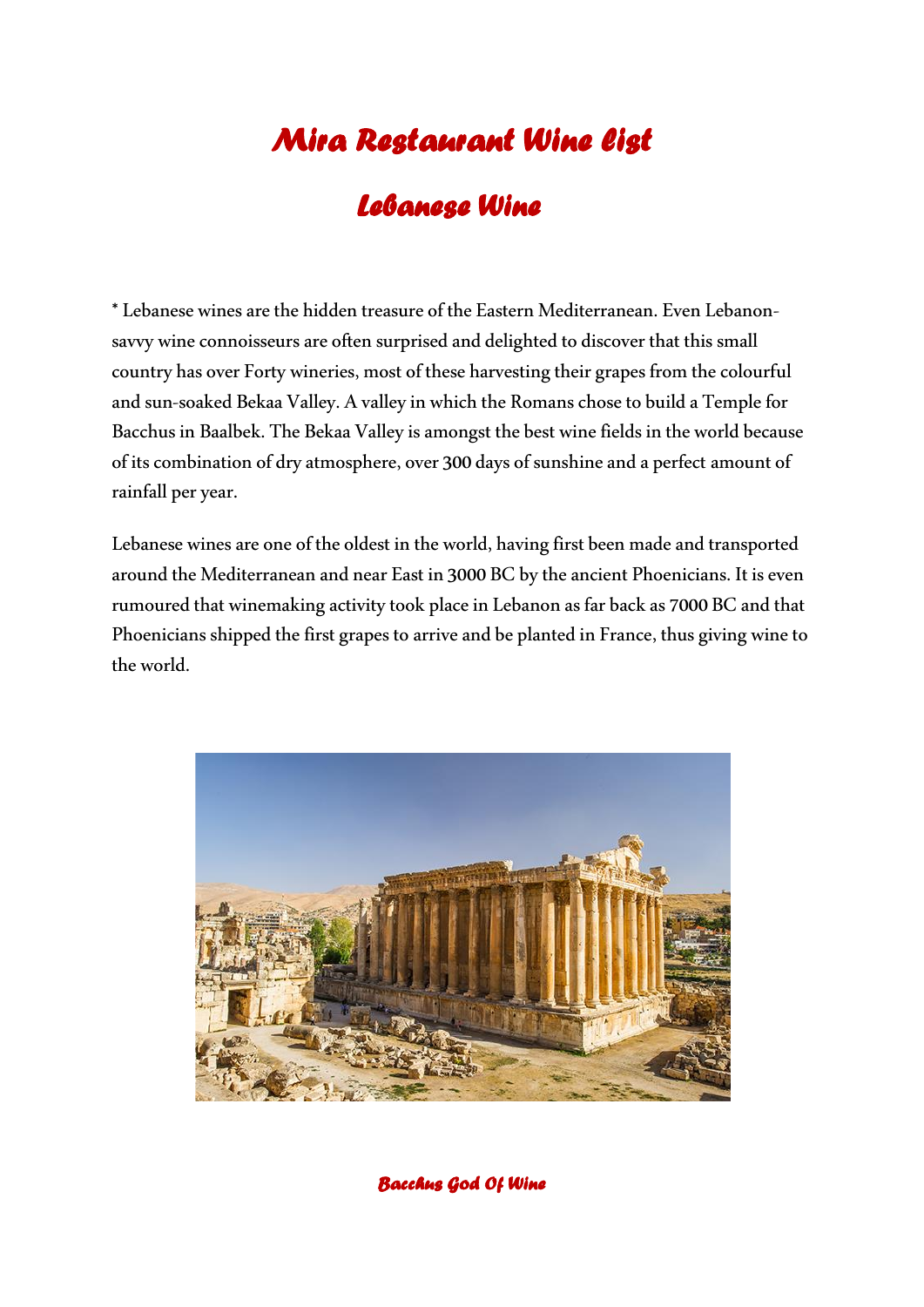## *Red* **Per Bottle**

## **-1 Rouge Passion - Coteaux du Liban 2017 29.50**

A blend of Cabernet - Sauvignon, Syrah, Carignan, and Grenache grapes with a ruby colour and complex fruity aromas.

## **-2 Domaine des Tourelles Red - 2019 32.50**

It has a wonderfully rich ruby hue while the nose gives hints of Morella cherries and other spices. In the mouth berry fruits are underpinned with silky tannins.

## **-3 Reserve du Couvent - Chateau Ksara 2018 35.50**

A delicious complex wine that resonates with the subtle combination of spicy fruit, Oak and vanilla tones. Issued from Syrah, Cabernet Sauvignon and Cab-Franc.

### **-4 Le Colombier - Domaine Massaya 2017 35.50**

Grenache, Cinsault & Syrah Tempranillo. This Rhône/ Bordeaux style blend is packed with juicy plumy fruit.

### **-5 Altitudes Red - Ixsir 2016 45.00**

Strawberries, Oak and Cassis aromas. The open, accessible palate structure is enlivened by blackberry and Cassis with a hint of green pepper, and with ripe, soft tannins lending complexity, and a long silky finish.

### **-6 Expression Monastique (Organic) - Adyar 45.00**

This wine Offers a pure ruby color tinted with violet reflection. the aroma is powerful beginning with explosion of crunchy red fruit. Blend of 30% of Grenache 30% Mourvedre 30% Syrah 10% Sangiovese.

### **-7Chateau Musar Red 2015 89.00**

An equal blend of Cabernet Sauvignon, Cinsault, Carignan Aged in French oak A dense deep red with our characteristic sweet/savoury/ spicy revealed elegance and roundness with a spice-dominant palate – liquorices, clove, cinnamon with a warm coulis of red fruits.

## *Lebanese House Wine*

Per Glass 125ml **Per Bottle** *6.50* 29.00

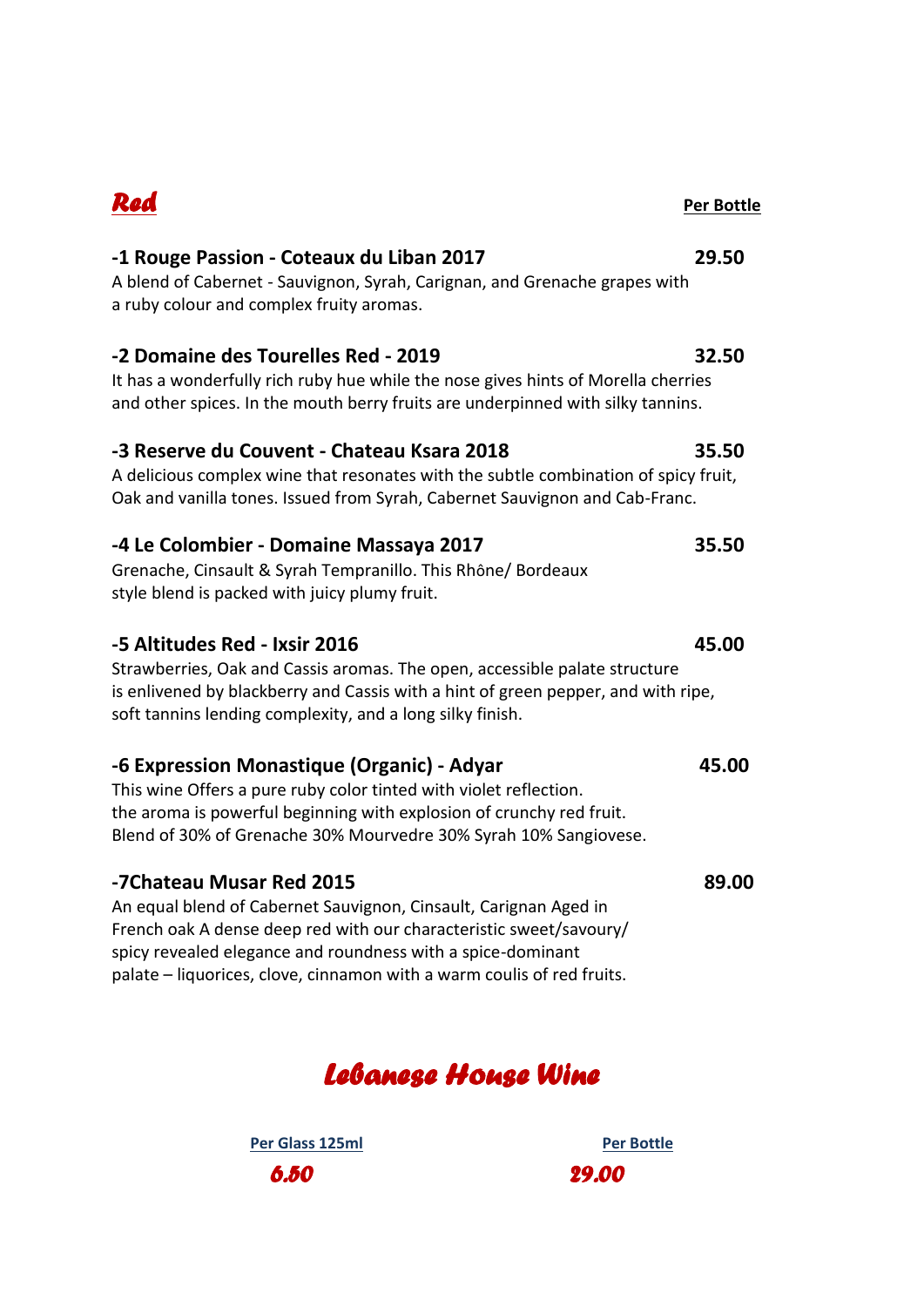| WAite                                                                                                                                                                                                                                                  |            |
|--------------------------------------------------------------------------------------------------------------------------------------------------------------------------------------------------------------------------------------------------------|------------|
|                                                                                                                                                                                                                                                        | Per Bottle |
| -10 Blanc Du Clos - Coteau Du Liban 2018<br>A blend of Chardonnay and viogner Grapes with pale gold hints and an<br>intence exotic aroma.                                                                                                              | 29.50      |
| -11 Domaine des Tourelles White 2020<br>This wine has floral reflections and aromas. Blend of Ugni blanc, Clairette<br>and Muscat. It's harmonious and sharp, with hints of citrus fruit conveying<br>a sensation of freshness.                        | 32.00      |
| -12 White Massaya - Domaine Tanail 2019<br>Clairette, Sauvignon Blanc fresh and herbaceous, with a long finish.<br>new French Oak gives this creamy chardonnay a subtle note of vanilla,<br>a hint of delicate spiciness and the crisp taste of peach. | 35.00      |
| -13 Merwah - Chateau Ksara 2018<br>A refreshing and vibrantly flavored wine with citrus and green apple<br>aromas complemented by a streak of flinty minerality and flavors<br>of melon and tropical fruit.                                            | £39.00     |
| -14 Inspiration (Organic) - Adyar 2019<br>A Blend of Chardonnay, Roussane, and Marssane Grape, refreshing<br>and vibrantly flavored wine.                                                                                                              | 39.50      |
| Rogé                                                                                                                                                                                                                                                   | Per Bottle |
| -16 Soupir Rosé - Château Oumsiyat 2018<br>A delicately coloured rosé with notes wild red berried fruit complemented<br>by subtle floral notes. Stylish with dry palate through a refreshing finish                                                    | 30.00      |
| -17 Rosé Desir - Coteaux Du Liban 2018<br>A blend of Syrah, Carignan, Cinsault and Grenache,<br>with intense floral aromas.                                                                                                                            | 31.00      |
| -18 Sunset Rosé - Chateau Ksara 2018<br>A robust and crisp wine with ripe red berries aroma and a hint of spiciness.<br>This rosé starts with a firm round flavour and finishes on a fresh and vivid note.<br>Issued from Cabernet-Franc and Syrah.    | 35.00      |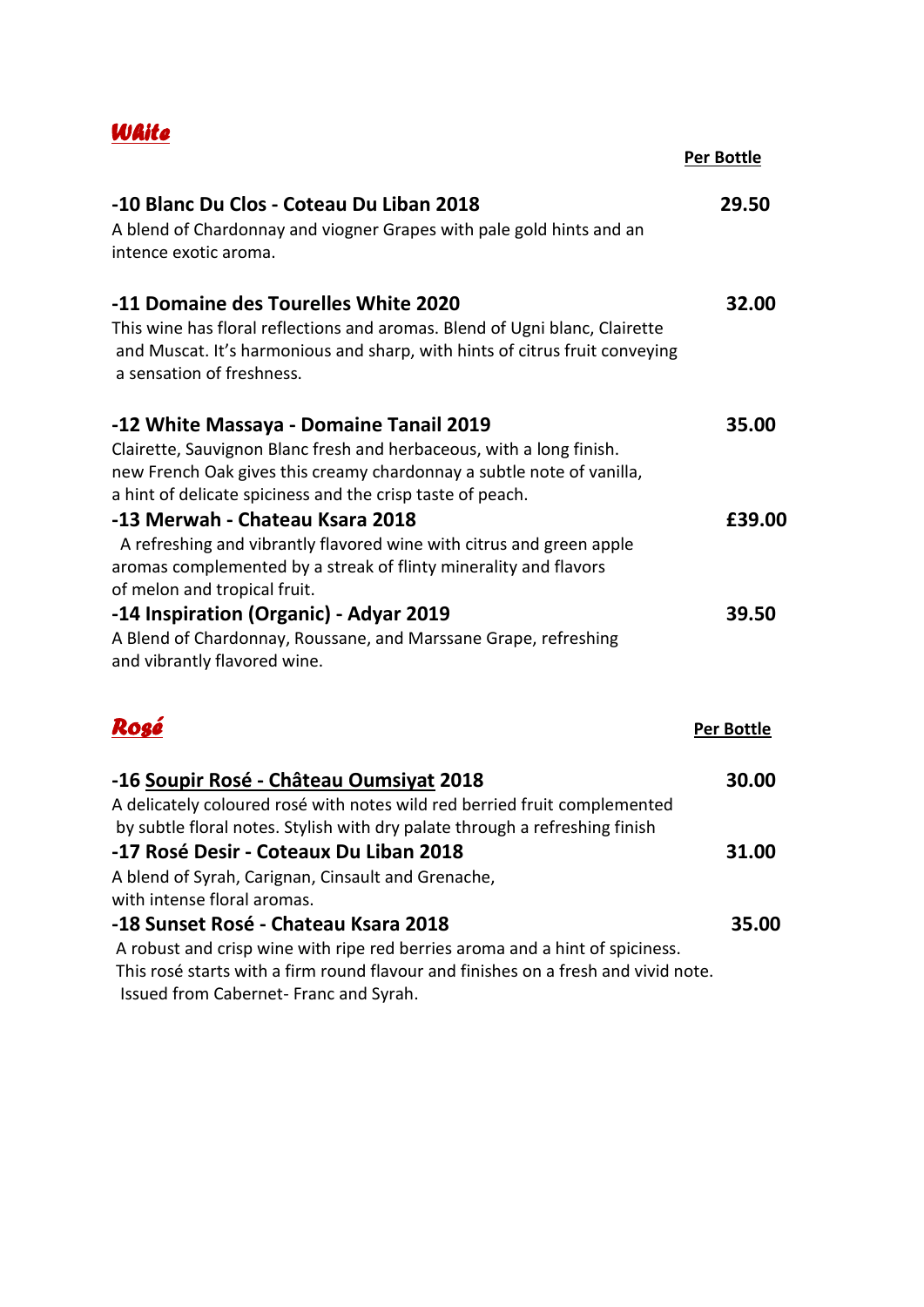# *European & Other wine*

| Red                                                                                                                                                                                                                                                             | <b>Per Bottle</b> |
|-----------------------------------------------------------------------------------------------------------------------------------------------------------------------------------------------------------------------------------------------------------------|-------------------|
| -20 Rioja Vega Del Rayo - Spain 2018<br>Made in a modern, Unoaked style the wine is full of vibrant summer fruit.<br>Well balanced, soft, and approachable.                                                                                                     | 32.50             |
| -21 Côte Du Rhône - La Chapelle De Marin - France 2019<br>A proper Côtes du Rhône. Issued of Grenache, Carignan, Mourvèdre.                                                                                                                                     | 32.00             |
| -22 Chianti Riserva - Uggiano Roccialta -Tuscany<br>2017<br>Sangiovese 90% Canailo 10% A Fresh, Modern, and approachable Chianti<br>Youthful Style with a nice depth Of Sangiovese Fruit.                                                                       | 33.00             |
| -23 Malbec Nieto Senetiner - Mandoza 2018<br>100% Malbec aged in French Oak, Deep red, the aromas are a mix of<br>black cherries with subtle notes of coffee and vanilla. On palate, flavors<br>of red fruit mingle with spice, with long finish, soft tannins. | 35.00             |
| -24 Châteauneuf-du Pape Rouge - Chante Cigale - Rhône 2019<br>Grenache 65%, Syrah 20%, Mourvèdre 10% Vegetarian, Vegan,<br>Sustainable Complexity, richness and elegance combine.                                                                               | 75.00             |
| WAite                                                                                                                                                                                                                                                           | <b>Per Bottle</b> |
| -25 Sauvignon Blanc - Cape Heights<br>2020<br>This Sauvignon Blanc gives intense citric aromas, a nice natural acidity<br>and well balanced.                                                                                                                    | 31.00             |
| -26 Pinot Grigio Mirabello - Italy 2019<br>Fresh, fruity, and dry with nice weight and a hint of spice and lemon<br>on the finish.                                                                                                                              | 29.00             |
| -27 Gavi Di Gavi - Italy 2018<br>Created from the indigenous Cortese grape variety, creating a wine with fragrances<br>of pear and green apple with balanced acidity and an impressively full finish.                                                           | 39.00             |
| -28 Chablis - Domaine De La Motte, Burgundy, 2019<br>A classic Chablis from vines grown on the famous Kimmeridgian Clay.<br>Clean fruit with balanced acidity and a dry, crisp finish. with a<br>fresh, mineral notes on nose and palate.                       | 45.50             |
| -29 Sancerre - Domaine Michel Girard - Loire Valley 2019<br>Vibrant Sauvignon notes of grapefruit and Lemon with good weight<br>and clean crisp finish                                                                                                          | 56.00             |